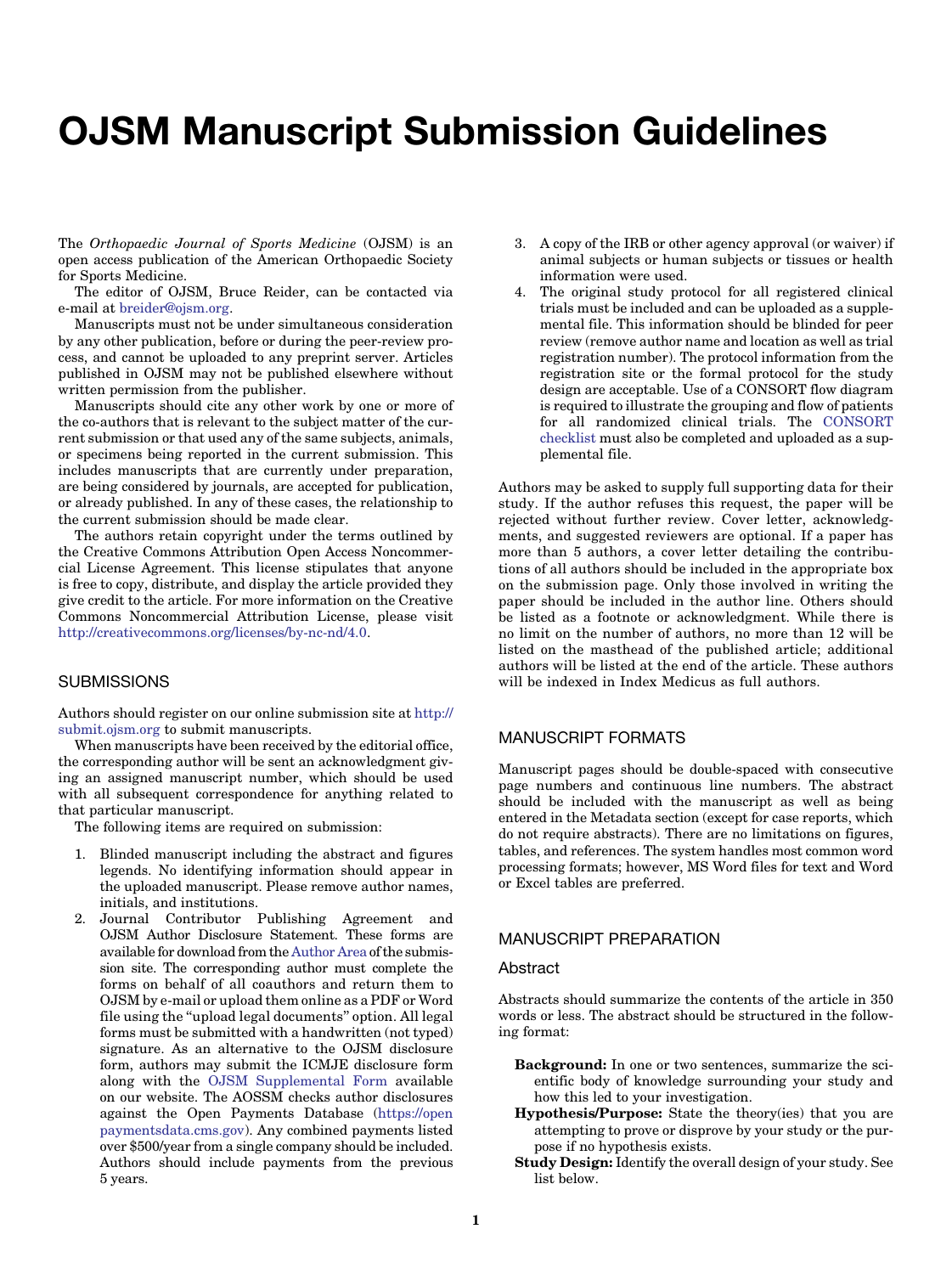- Results: Report the most important results of your study. Only include positive results that are statistically significant, or important negative results that are supported by adequate power. Report actual data, not just  $P$  values.
- Conclusion: State the answer to your original question or hypothesis. Summarize the most important conclusions that can be directly drawn from your study.
- Clinical Relevance: If yours was a laboratory study, describe its relevance to clinical sports medicine.

Key Terms: Provide at least 4 key words for indexing.

- What is known about the subject: Please state what is currently known about this subject to place your study in perspective for the reviewers.
- What this study adds to existing knowledge: Please state what this study adds to the existing knowledge.

The last two items are for reviewers only and are not included in the word count, but should appear at the end of the abstract in the uploaded text.

#### Study Designs

- Meta-analysis: A systematic overview of studies that pools results of two or more studies to obtain an overall answer to a question or interest. Summarizes quantitatively the evidence regarding a treatment, procedure, or association.
- Systematic Review: An article that examines published material on a clearly described subject in a systematic way. There must be a description of how the evidence on this topic was tracked down, from what sources and with what inclusion and exclusion criteria.
- Randomized Controlled Clinical Trial: A group of patients is randomized into an experimental group and a control group. These groups are followed up for the variables / outcomes of interest. NOTE: All clinical trials started after January 1, 2016 must be prospectively registered at ClinicalTrials.gov or a similar database recognized by the ICMJE to be considered for publication. See list of ICMJE-acceptable registries at [http://www.icmje.org/about-icmje/faqs/clinical-trials](http://www.icmje.org/about-icmje/faqs/clinical-trials-registration/)[registration/](http://www.icmje.org/about-icmje/faqs/clinical-trials-registration/).
- Crossover Study Design: The administration of two or more experimental therapies one after the other in a specified or random order to the same group of patients.
- Cohort Study: Involves identification of two groups (cohorts) of patients, one which did receive the exposure of interest, and one which did not, and following these cohorts forward for the outcome of interest.
- Case-Control Study: A study that involves identifying patients who have the outcome of interest (cases) and patients without the same outcome (controls), and looking back to see if they had the exposure of interest.
- Cross-Sectional Study: The observation of a defined population at a single point in time or time interval. Exposure and outcome are determined simultaneously.
- Case Series: Describes characteristics of a group of patients with a particular disease or who have undergone a particular procedure. Design may be prospective or retrospective. No control group is used in the study, although the

discussion may compare the results to other published outcomes.

- Case Report: Similar to the case series, except that only one or a small group of cases is reported.
- Descriptive Epidemiology Study: Observational study describing the injuries occurring in a particular sport.
- Controlled Laboratory Study: An in vitro or in vivo investigation in which 1 group receiving an experimental treatment is compared to 1 or more groups receiving no treatment or an alternate treatment.
- Descriptive Laboratory Study: An in vivo or in vitro study that describes characteristics such as anatomy, physiology, or kinesiology of a broad range of subjects or a specific group of interest. Authors should choose the design that best fits the study.

The Editor will make the final determination of the study design and level of evidence based on the [Center for Evidence](http://www.cebm.net/index.aspx?o=1025) [Based Medicine guidelines](http://www.cebm.net/index.aspx?o=1025).

#### Text

In general, follow the standard IMRAD (Introduction, Methods, Results, Discussion) format for writing scientific articles. The author is responsible for all statements made in the work, including copyeditor changes, which the author will have an opportunity to verify. Authors with limited fluency in English should have the paper reviewed or edited by a native English speaker to ensure clear presentation of the work. Papers including human or animal subjects must include a statement of approval by appropriate agencies in the text, and a copy of the approval letter must be uploaded with the submission. If approval was not required, authors must upload a waiver statement from the appropriate agency. The institution should not be mentioned in the blinded manuscript, but should be added on acceptance. Additionally, all studies with human subjects must include the date range for enrollment in the study. For retrospective studies, please include the date of treatment. For human cadaveric specimens, please provide source (eg, donation to university anatomy program) and state if permission was obtained for use. Additionally, all studies involving animals must conform to [ARRIVE guidelines](https://www.nc3rs.org.uk/sites/default/files/documents/Guidelines/NC3Rs%20ARRIVE%20Guidelines%202013.pdf). If available, please include the source of animal joint or tissue specimens. For case reports, a letter from the patient granting permission for his/her information to be included in the publication is required.

Reports on surgery, except in rare instances, require a minimum follow-up of 2 years.

Use generic names of drugs or devices. If a particular brand was used in a study, insert the brand name along with the name and location of the manufacturer in parentheses after the generic name when the drug or device is first mentioned in the text.

Use metric units in measurements (centimeter vs inch, kilogram vs pound).

Abbreviations should be used sparingly. When abbreviations are used, give the full term followed by the abbreviation in parentheses the first time it is mentioned in the text, such as femur-ACL-tibia complex (FATC).

Use of a CONSORT flow diagram is required to illustrate the grouping and flow of patients in all randomized controlled trials and is recommended for all other types of clinical studies.

Statistical methods should be described in detail. Actual P values should be used unless less than .001. Reporting of 95% confidence intervals is encouraged.